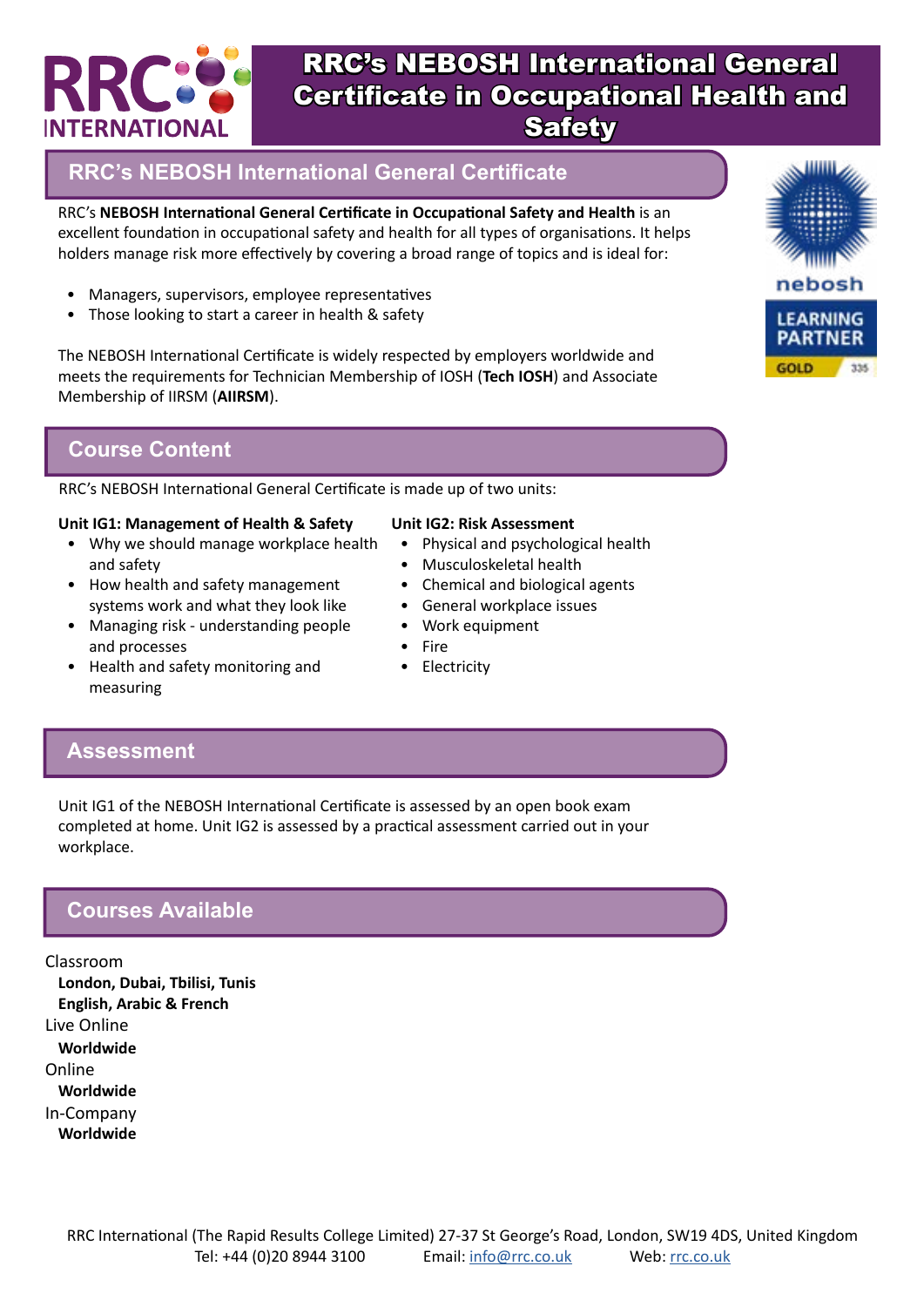

#### **Classroom Courses**

|  | • Complete course 2 weeks (10 days) + exams |  |  |  |
|--|---------------------------------------------|--|--|--|
|--|---------------------------------------------|--|--|--|

|                   | <b>Teaching</b><br>Language | <b>Block Release</b>                |                     | <b>Assessment Date</b>       |                   |                                 |
|-------------------|-----------------------------|-------------------------------------|---------------------|------------------------------|-------------------|---------------------------------|
| Venue             |                             | Week1 - IG1                         | <b>Week 2 - IG2</b> | IG1 Open<br><b>Book Exam</b> | IG2<br>Submission | Fee                             |
| London (United    | English                     | 16-20 May 22                        | 23-27 May 22        | 6 Jul 22                     | 13 Jul 22         | $£1,495 + VAT +$<br>£158 NEBOSH |
| Kingdom)          |                             | 19-23 Sep 22                        | 26-30 Sep 22        | 5 Oct 22                     | 12 Oct 22         | (£1,952)                        |
|                   | English                     | 21-25 Aug 22                        | 28 Aug - 1 Sep 22   | 5 Oct 22                     | 14 Oct 22         | Call RRC Middle                 |
| Dubai (United     |                             | 16-20 Oct 22                        | 23-27 Oct 22        | 2 Nov 22                     | 9 Nov 22          |                                 |
| Arab Emirates)    | Arabic                      | 15-19 May 22                        | 22-26 May 22        | 8 Jun 22                     | 15 Jun 22         | East for fees                   |
|                   |                             | 13-17 Nov 22                        | 20-24 Nov 22        | 7 Dec 22                     | 14 Dec 22         |                                 |
|                   | English                     |                                     |                     |                              |                   |                                 |
| Tunis (Tunisia)   | French                      | Call RRC Tunisia for Dates and Fees |                     |                              |                   |                                 |
|                   | English                     | Call RRC Georgia for Dates and Fees |                     |                              |                   |                                 |
| Tbilisi (Georgia) | Georgian                    |                                     |                     |                              |                   |                                 |



#### Fees for individual units - London (United Kingdom)

- IG1: £775 + VAT + £79 NEBOSH Fee (£1.009)
- IG2: £775 + VAT + £79 NEBOSH Fee (£1,009)

### **More RRC NEBOSH International General Certificate Courses Available:**

## **RRC Training Centres**

| Venue            | Delivery Methods     | Languages        | More information |
|------------------|----------------------|------------------|------------------|
| Dubai, UAE       | <b>Block Release</b> | English & Arabic | www.rrc.co.ae    |
| Tbilisi, Georgia | <b>Block Release</b> | English          | www.rrc.com.ge   |
| Tunis, Tunisia   | <b>Block Release</b> | English & French | www.rrc.tn       |

## **RRC Partners Training Venues**

| Venue                | <b>Delivery Methods</b> | Languages | More Information      |
|----------------------|-------------------------|-----------|-----------------------|
| Abidjan, Ivory Coast | <b>Block Release</b>    | English   | www.whsoabidjan.com   |
| Accra, Ghana         | <b>Block Release</b>    | English   | www.whsoghana.org     |
| Istanbul, Turkey     | <b>Block Release</b>    | English   | www.armetr.com        |
| Khartoum, Sudan      | <b>Evening Classes</b>  | English   | www.brightonsudan.com |
| Lagos, Nigeria       | <b>Block Release</b>    | English   | www.whsenigeria.com   |
| Tehran, Iran         | <b>Block Release</b>    | English   | www.academyhse.com    |
| Tehran, Iran         | <b>Block Release</b>    | English   | www.hsearya.com       |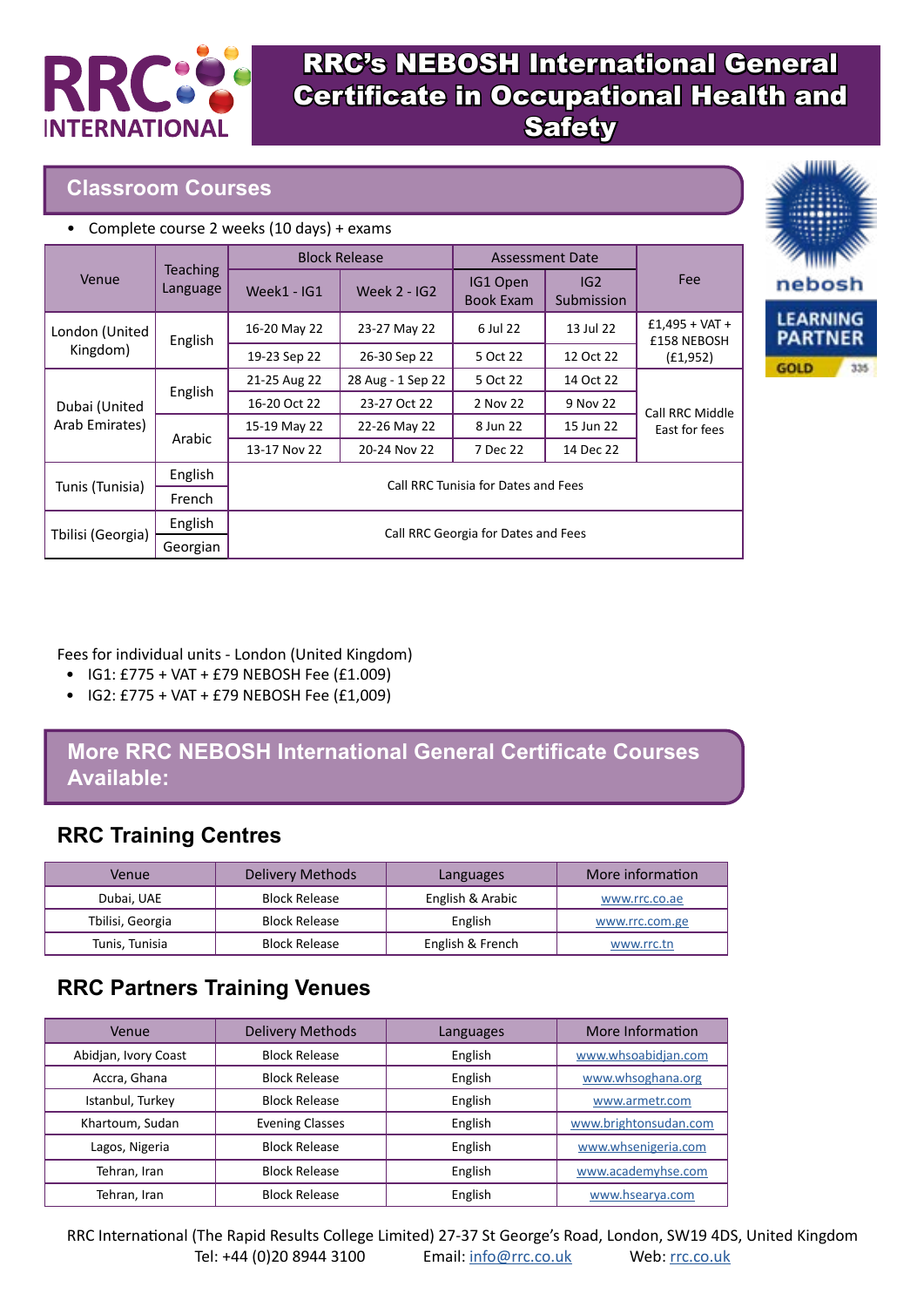

#### **Live Online Courses**

• Complete Course - 2 weeks + assessments

|                     | Language | Week 1<br>Week 2  |                              | <b>Assessment Dates</b> |           | <b>Fee</b>                    |
|---------------------|----------|-------------------|------------------------------|-------------------------|-----------|-------------------------------|
| <b>Time</b><br>Zone |          |                   | IG1 Open<br><b>Book Exam</b> | IG2<br>Submision        |           |                               |
|                     |          | 21-25 Mar 22      | 4-8 Apr 22                   | 4 May 22                | 11 May 22 | $£995 + VAT +$<br>£158 NEBOSH |
| UK Time             | English  | 27 Jun - 1 Jul 22 | 11-15 Jul 22                 | 3 Aug 22                | 10 Aug 22 |                               |
|                     |          | 26-30 Sep 22      | 10-14 Oct 22                 | 2 Nov 22                | 9 Nov 22  | Fee (£1,352)                  |
| Dubai<br>Time       | Arabic   | 30 Oct - 3 Nov 22 | 13-17 Nov 22                 | 7 Dec 22                | 14 Dec 22 | Call RRC ME for<br>Fees       |
|                     | English  | 9-13 May 22       | 16-20 May 22                 | 8 Jun 22                | 15 Jun 22 |                               |
| Tunisia             |          | 12-16 Dec 22      | 19-23 Dec 22                 | 18 Jan 23               | 25 Jan 23 | Call RRC Tunisia              |
| Time                |          | 18-22 Jul 22      | 25-29 Jul 22                 | 3 Aug 22                | 10 Aug 22 | for Fees                      |
|                     | French   | 14-18 Nov 22      | 21-25 Nov 22                 | 7 Dec 22                | 14 Dec 22 |                               |
|                     | Russian  | 23-27 May 22      | 30 May - 3 Jun 22            | 8 Jun 22                | 15 Jun 22 |                               |
| Georgia<br>Time     |          | 15-19 Aug 22      | 22-26 Aug 22                 | 7 Sep 22                | 14 Sep 22 | Call RRC Georgia<br>for Fees  |
|                     |          | 19-23 Nov 22      | 26-30 Nov 22                 | 7 Dec 22                | 14 Dec 22 |                               |



Fees for individual units

- IG1: £497.50 + VAT + £79 NEBOSH Fee (£676)
- IG2: £497.50 + VAT + £79 NEBOSH Fee (£676)

## **Live Online Revision Workshops**

Essential support for successful exam preparation

• 1-day workshops (1/2 day per unit)

| <b>Workshop Dates</b> | Exam Date | Fee                            |
|-----------------------|-----------|--------------------------------|
| 19 Jul 22             | 3 Aug 22  | Full Course: £95 + VAT (114)   |
| 18 Oct 22             | 2 Nov 22  | Single Unit: £47.50 + VAT (57) |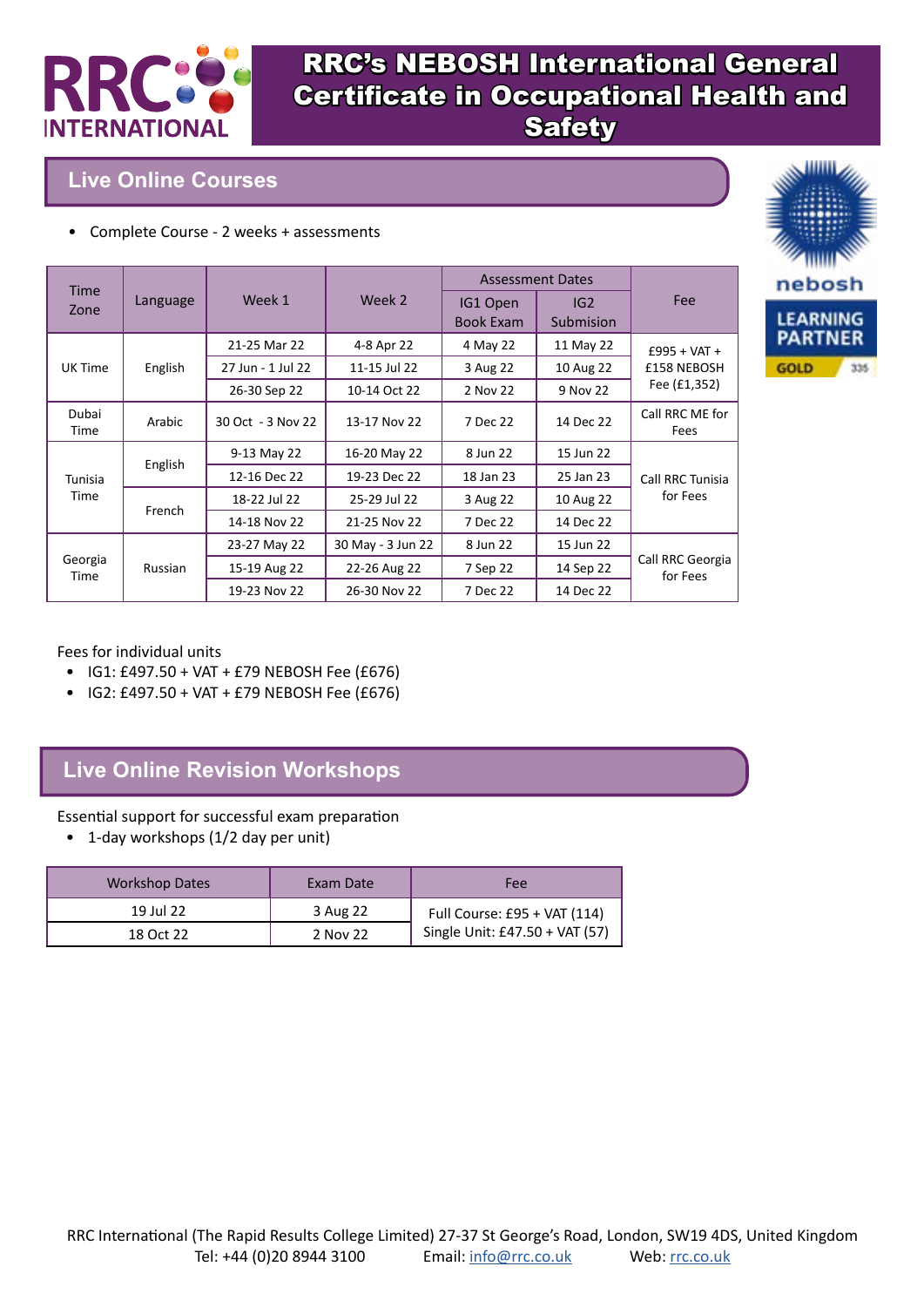

#### **Online Courses**

Flexible, fully tutor supported online learning available anywhere in the world.

- 130 hours of study (3-9 months) + exams
- Start any time
- Assessments completed at your home and workplace
- 30-Day Money Back Guarantee with all RRC online courses

| <b>Online Course Fees</b> |                                        |  |  |
|---------------------------|----------------------------------------|--|--|
| Complete Course           | £399 + VAT + £158 NEBOSH Fee (£638.80) |  |  |
| Unit IG1                  | £225 + VAT + £79 NEBOSH Fee (£349)     |  |  |
| Unit IG2                  | £225 + VAT + £79 NEBOSH Fee (£349)     |  |  |

| <b>Assessment Dates</b> |           |  |  |
|-------------------------|-----------|--|--|
| April                   | 6 Apr 22* |  |  |
| Mav                     | 4 May 22* |  |  |
| June                    | 8 Jun 22  |  |  |
| July                    | 6 Jul 22* |  |  |
| August                  | 3 Aug 22* |  |  |
| September               | 7 Sep 22  |  |  |
| October                 | 5 Oct 22* |  |  |
| November                | 2 Nov 22* |  |  |
| December                | 7 Dec 22  |  |  |

\*Assessment on this date is for English language only

#### **Textbooks**

High quality, full colour textbooks

• Essential study guide, covering the complete NEBOSH syllabus

*Note: Printed copy supplied with classroom courses. Online copy supplied with online courses.*

| <b>Textbook Fees</b> |                 |                            |  |  |  |
|----------------------|-----------------|----------------------------|--|--|--|
|                      | Complete Course | £34.90 + Postage & Packing |  |  |  |
| English              | Unit IG1        | £17.45 + Postage & Packing |  |  |  |
|                      | Unit IG2        | £17.45 + Postage & Packing |  |  |  |
| Arabic               | Complete Course | £59 + Postage & Packing    |  |  |  |
| French               | Complete Course | £59 + Postage & Packing    |  |  |  |
| German               | Complete Course | £59 + Postage & Packing    |  |  |  |
| Spanish              | Complete Course | £59 + Postage & Packing    |  |  |  |
| Russian              | Complete Course | £59 + Postage & Packing    |  |  |  |